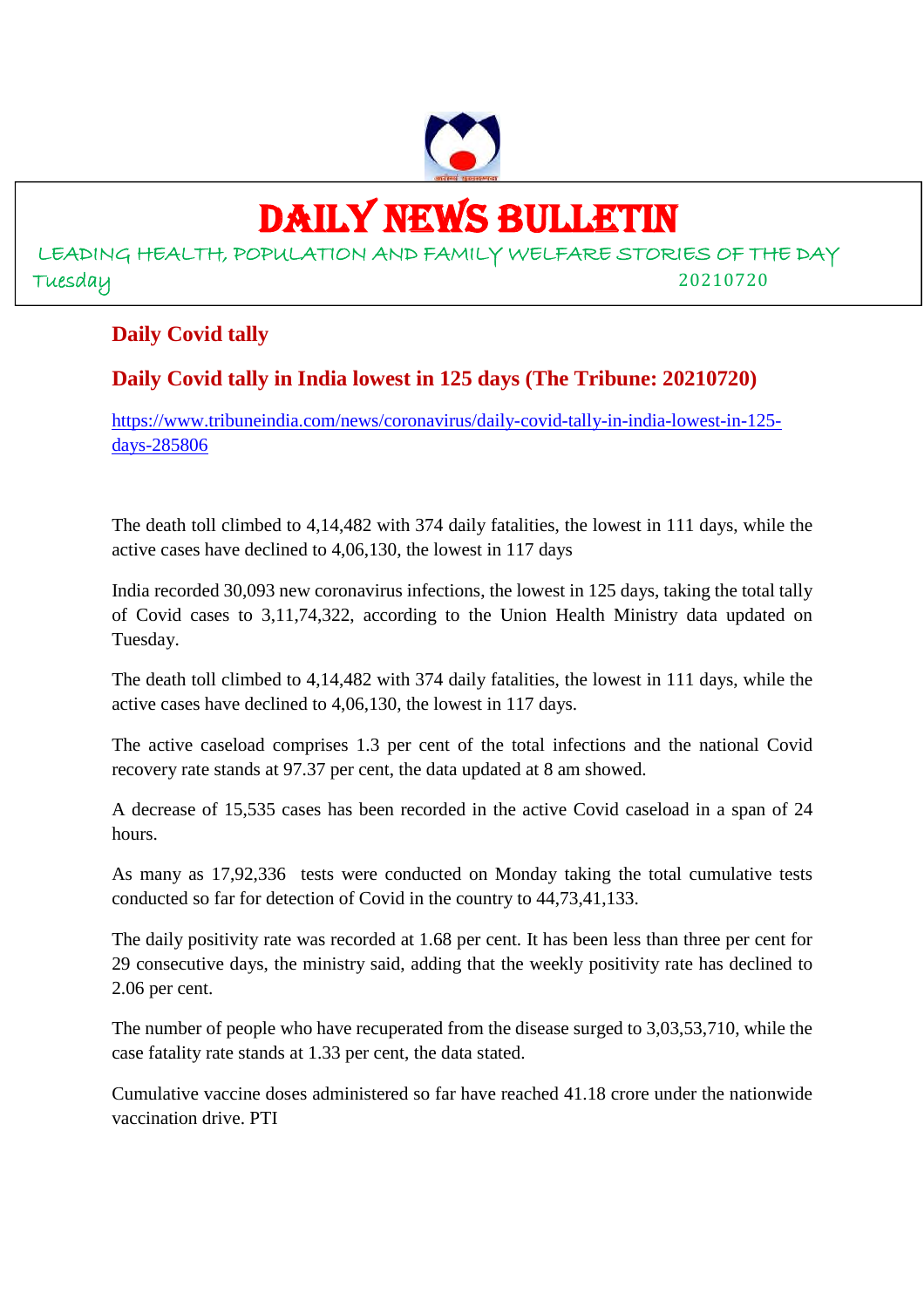### **Infection**

### **Covid-19: 3 infected, no death in Jalandhar (The Tribune: 20210720)**

https://www.tribuneindia.com/news/coronavirus/covid-19-3-infected-no-death-in-jalandhar-285541

Covid-19: 3 infected, no death in Jalandhar

As many as three persons were reported Covid positive today in the district, taking the total district tally to 63,005 cases. Of these cases, two are from other districts. - File photo

As many as three persons were reported Covid positive today in the district, taking the total district tally to 63,005 cases. Of these cases, two are from other districts. No Covid death was reported today in the district. As many as 61, 409 people have recovered from Covid in the district while the number of active cases in Jalandhar is 108.

3 cases in Kapurthaa

Three person were reported positive in Kapurthala today, taking total number of positive cases to 17,716.

No case in Nawanshahr

A day after two deaths were reported from Nawanshahr district, no case and no death was recorded on Monday. At present, there are eight active cases, out of which five are under home isolation. The tally of positive cases stands at 11,424 (4.30 percent). A total of 369 persons have succumbed to the virus in the district so far.

Eight +ve in Hoshiarpur

As many as eight new Covid cases were reported from the district today, taking the tally of cases to 30,601. No Covid death was reported in the district today keeping the toll at 974. As many as 29,583 persons have recovered from Covid in the district while the number of active cases in Hoshiarpur is 44. — TNS/OC

### **3rd Covid wave likely in August: ICMR scientist**

### **3rd Covid wave likely in August: ICMR scientist (The Tribune: 20210720)**

https://www.tribuneindia.com/news/coronavirus/3rd-covid-wave-likely-in-august-icmrscientist-285194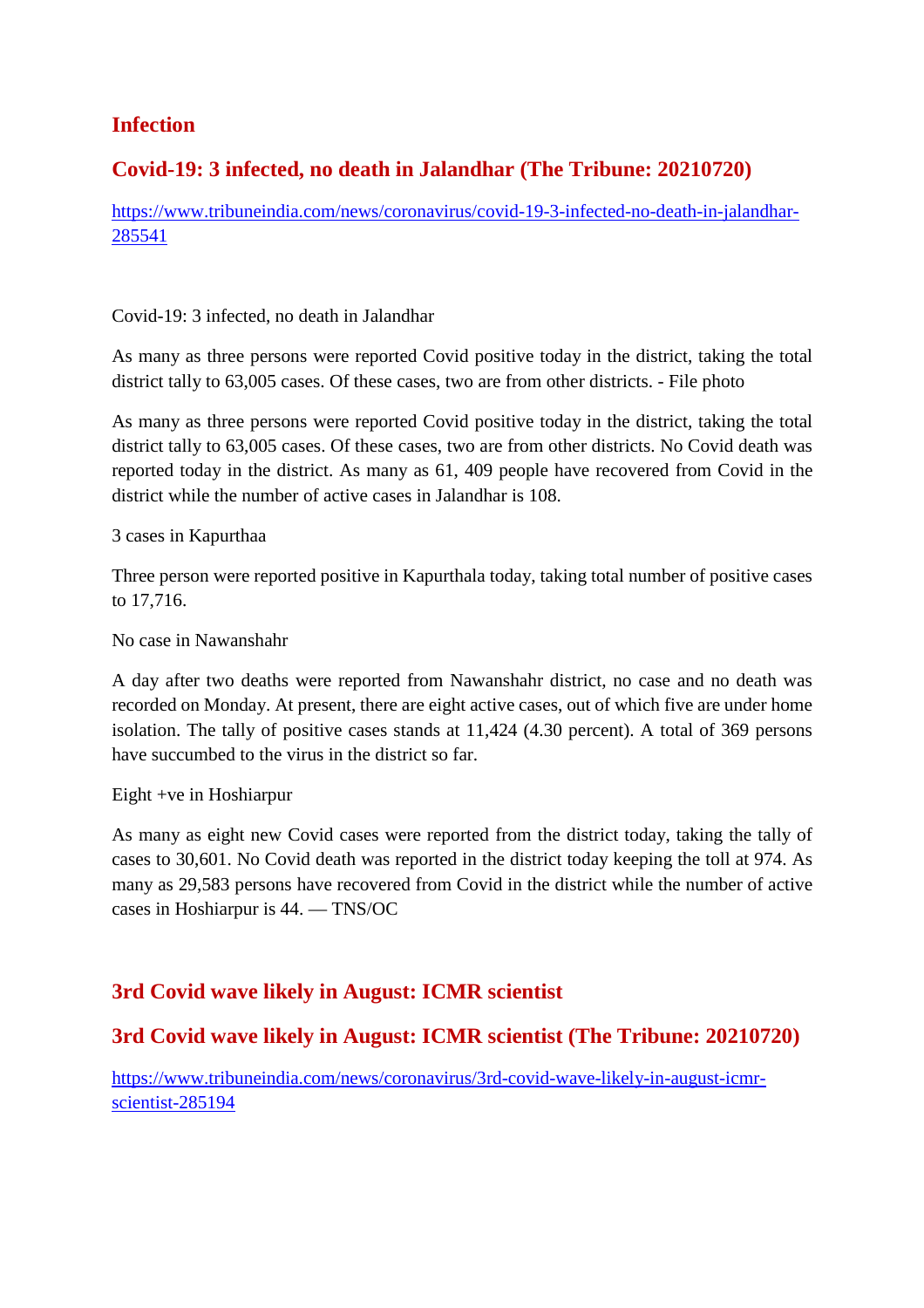Top Indian Council of Medical Research scientist Samiran Panda on Sunday said the third Covid wave could hit the country in August but its scale would depend on the quality of Covid appropriate behaviour shown by the people and the social and public health measures adopted by state governments.

Panda, who heads ICMR's epidemiology and infectious diseases unit, said the council's modelling studies on the issue conducted in collaboration with Imperial College, London, had shown that a third wave could hit India anywhere between August to October. The expert said the peak of the third wave could stretch into 2022 and though it might not be as severe as the second wave, the ferocity would depend on multiple factors, including loss of immunity the population acquired so far due to natural infection or vaccination and presence of mutants and their ability to escape vaccine among other factors. — TNS

### **Covid (The Asian Age: 20210720)**

http://onlineepaper.asianage.com/articledetailpage.aspx?id=15720379

## Covid: India adds 38,164 new cases, 499 fresh fatalities

### **BHASKAR HARI SHARMA**<br>NEW DELHI, JULY 19

Next occurrence to the distance of 33,164 new coronavirus<br>infections while the death<br>told climbed to 4,14,108 with<br>the distance to the distance of the final conditions the distance<br>according to the Union health ministry d

Far unter the nation has so<br>far administered<br>41,13,55,665 Covid-19 vac-<br>cine doses, out of which<br>47,77,697 jabs were given<br>till 7.00 pm on Monday. As many as 22,38,900 vaccine doses were adminis-



Students wait outside an examination hall before<br>appearing for the SSLC exam during Covid-induced<br>lockdown in Bengaluru on Monday.

tered as the first dose and Monday. The active cases  $1,48,075$  vaccine doses were have declined to  $4,21,685$  given as the second dose in and comprise 1.35 per cent the age group of 18-44 on of the total infections,

while the national Covid-19 while the national Covid-19<br>recovery rate stands at<br> $97.32$  per cent, the data<br>updated at 8.00 am showed.<br>A decrease of 995 cases<br>has been recorded in the<br>active Covid-19 caseload in

active Covid-19 caseload in<br>
a span of 24 hours.<br>
Also, 14,63,593 tests were<br>
conducted on Sunday, taking the total cumulative<br>
tosts conducted so far for<br>
tests conducted so far for<br>
cetterion of Covid-19 in the<br>
cetteri detection of Covid-19 in the density of  $44,54,22,256$  while the daily positivity rate was recorded at 2.61 han three per cent for 28 consecutive days, the minimum charge per cent for 28 consecutive days, the minimum week 5 jawans test positive, spark panic in C'garh BSF camp

#### **RABINDRA NATH** RAIPUR, ILI V 19

Five Border Security<br>Force (BSF) jawans,<br>deployed in anti-Naxal depiered in anti-Naxa<br>
operations<br>
Chhattisgarh's north<br>
Bastar district of Kanker,<br>
have tested positive for coronavirus. causing coronavirus, causing<br>panic in their camp.<br>The five jawans, who<br>tested positive for the<br>virus, belong to 157th bat-

**TEOT CATTLY**<br>
tainon of BSF and were<br>
deployed in the BSF camp<br>
at Pakhanjore in Kanker<br>
district, police said.<br>
"Five BSF jawars post-<br>
each in Pakhanjore have<br>
tested positive for Covid-<br>
19. We have begun the<br>
sources besides trading out the<br>contacts", Bastar range<br>threector general of<br>police Sunderraj P told<br>this newspaper on<br>Monday.

### **Black fungus**

### **Covid 19: Patients diagnosed with black fungus opt for leech therapy; all you need to know (The Indian Express: 20210720)**

https://indianexpress.com/article/lifestyle/health/black-fungus-covid-patients-leech-therapyayurveda-7412161/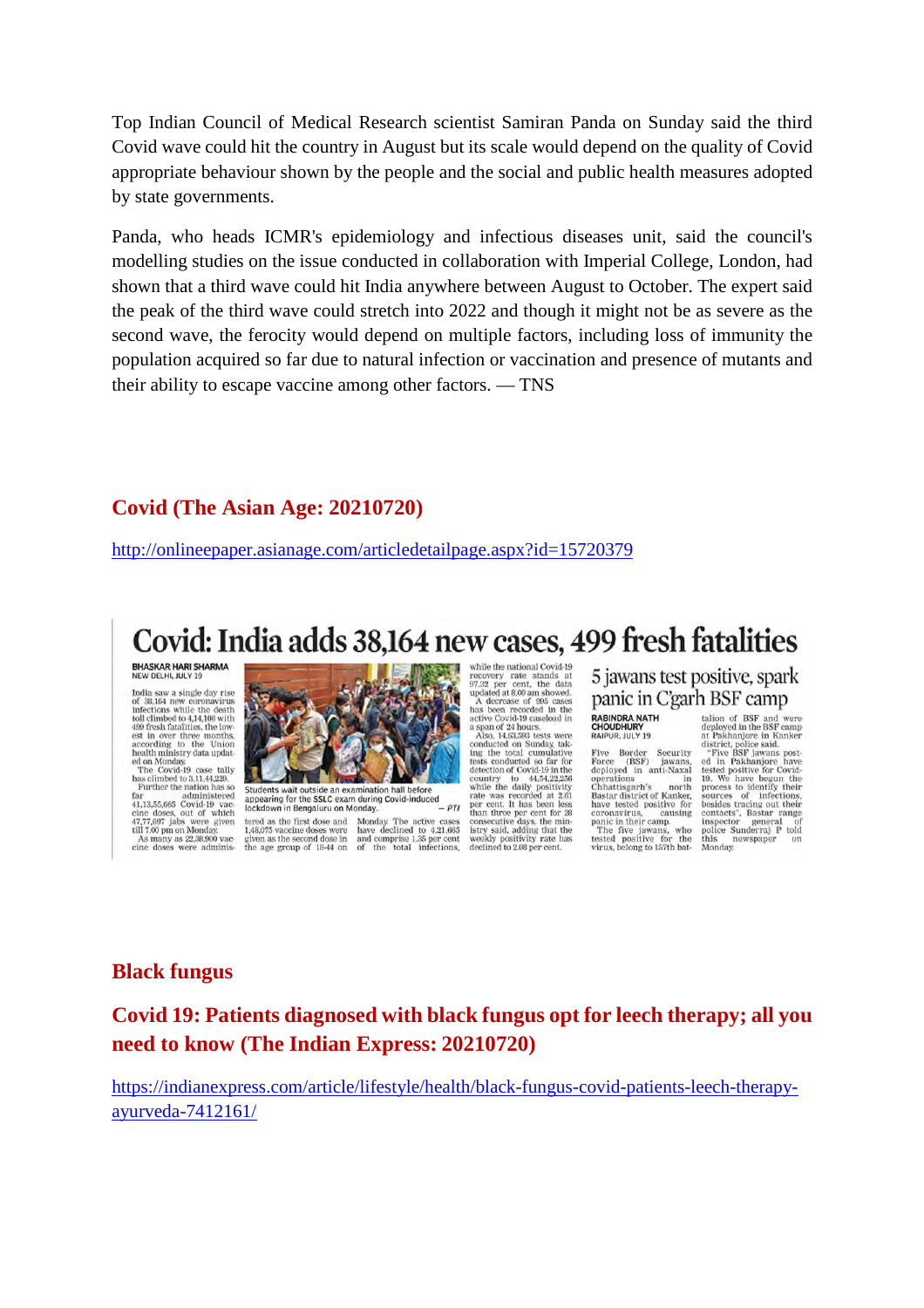Is leech therapy a cure for black fungus? Here's what experts say

leech therapy, ayurveda, black fungusA black fungus patient getting treated using leech therapy at a government Ayurvedic hospital in Asarwa, Ahmedabad. (Express photo by Nirmal Harindran)

The number of black fungus or mucormycosis cases in both active and recovered Covid patients has been alarming. In fact, in May this year, the centre asked states to notify black fungus as an epidemic.

Meanwhile, some recovered patients diagnosed with black fungus have opted for leech therapy, an Ayurvedic treatment, after trying conventional methods for cure.

An Ayurvedic practice, leech therapy is a blood purification process that is helpful in letting toxic blood out of the body. Medicinal leeches suck impure blood and release enzymes supportive in increasing immunity.

Dr Aswathy Pathiyath, Ayurveda consultant, Fazlani Natures Nest, tells indianexpress.com, "Mucormycosis or black fungus is mainly affecting coronavirus patients with comorbid conditions like diabetes. It is classified into five types depending on the part affected. Among them, Disseminated Mucormycosis in the later phase and Cutaneous mucormycosis can be correlated to Dustavrana (non-healing ulcer) and Kusta (skin disease), Visarpa (erysipelas) respectively."

"In this, leech therapy is one among the best methods of treatment. This again depends on the 'prakruthi' of the person and the extent of the symptoms," the expert adds.

Also Read |Mucormycosis and diabetes: All you need to know about precautions and treatment

He further says, "Along with other Ayurveda treatment principles of mucormycosis, depending upon the area affected, leech therapy may be administered. However, the main line of treatment will be Kledohara chikista and Premehahara (treatment of diabetes and diabetic wounds and skin issues), Agnivardhaka (modalities to improve metabolism and digestion), Krimihara, Ojovardhaka (treatment of infections) and Rasayana chikitsa (rejuvenation and immunoboosting therapies)."

Dr Yash Javeri, critical care, Anesthesia and Emergency Medicine, Regency Superspecialty Hospital, Lucknow, however, says, "Though the therapy might be useful for few medical conditions, there is no medical literature or evidence to support the use of leech therapy in mucormycosis. We need to select therapies very carefully."

Dr Amitabh Malik, ENT surgeon, Paras Healthcare, agrees that Ayurveda treatment for mucormycosis lacks scientific proof. "There is only one therapy that has been proven worldwide which is working on such patients is to surgically remove all the disease tissue and then give them amphotericin B liposomal and other anti-fungal drugs. People can have faith in anything but so far there has been no scientific evidence for this leech therapy," he says.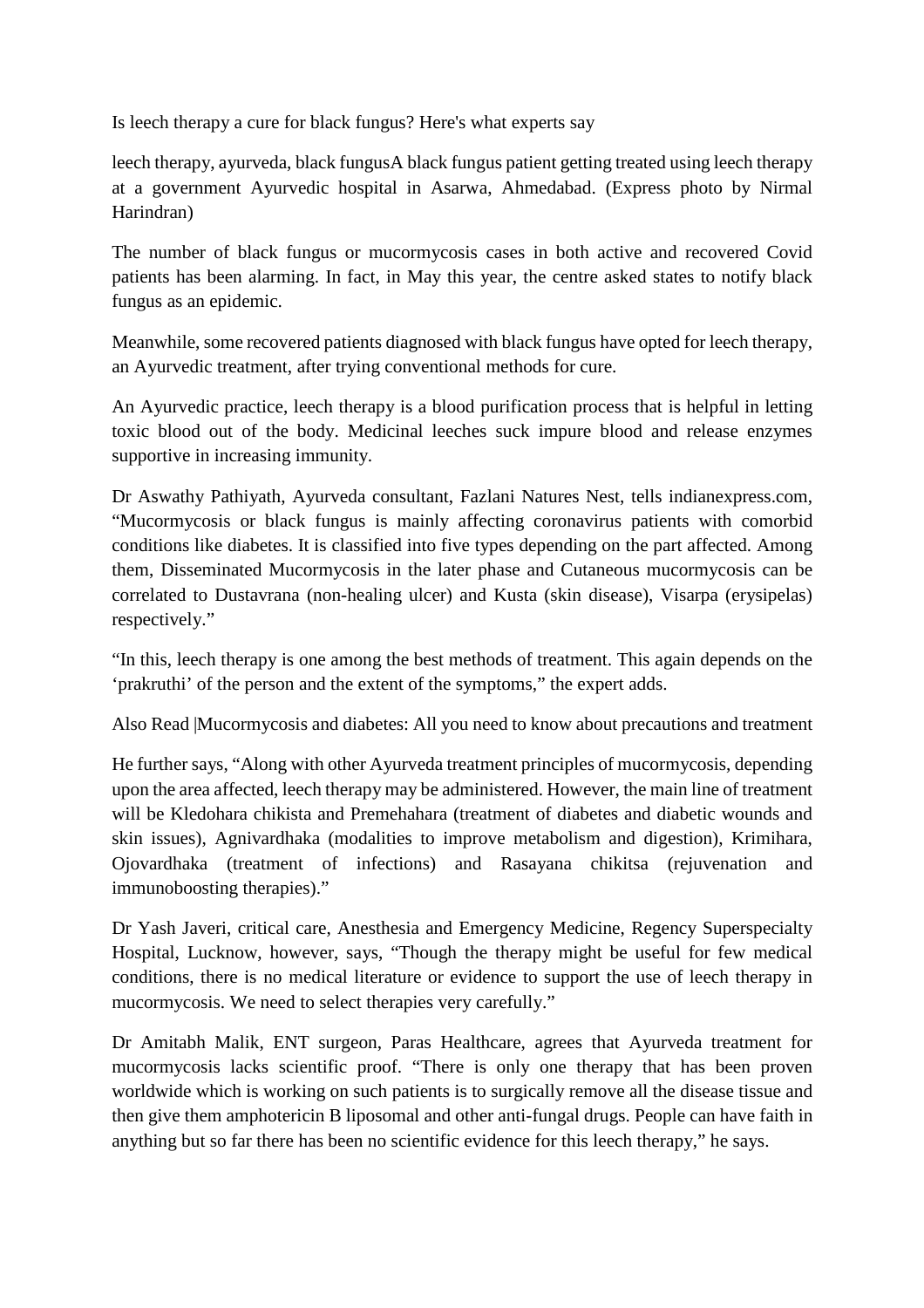### **Yoga and Physical Fitness**

### **How to avoid injuries while practising yoga at home( The Indian Express:20210720)**

https://indianexpress.com/article/lifestyle/fitness/yoga-practice-avoid-injuries-home-warmup-7406687/

Focus on the body, go slow, and be attentive towards yourself. By simply being mindful you would know whether you're on the right track or not

GettyImages-yoga-for-posture\_1200The flexibility and the ability to perform certain asanas explicitly is a result of consistent practice. (Representational image/Getty)

Many yoga practitioners sustain injuries during their practice at some point in their lives. Therefore, while approaching this ancient practice, we must underpin ourselves with a sense of calm and serenity and keep in mind a few important concepts, said Jenny Parmar, yoga, meditation and breathwork teacher.

One has to be really prudent while adapting to the practice of yoga asanas.

"Before starting, one must always warm up. It heats your cold, stiff muscles, maximising blood flow throughout the body, preparing the joints for movement, and thereby reducing chances of injury and enhancing the aftereffect of your practice," she said.

ALSO READ: |Simple yoga asanas and lifestyle practices to relieve stress and anxiety

Musculoskeletal alignment is another noteworthy aspect before you perform any asana.

The practice may involve complex body movements that may cause injury if done inappropriately. Therefore, seeking professional advice or learning about your routine beforehand through the right source can prove to be immensely beneficial, said Parmar.

During yoga practices, your breath serves as your best friend.

Science has proven that there are immense neurological connections between the mind and the breathing pattern of an individual. While performing asanas, keep a close watch on your breath. "Even a slight alteration in your breath rate is indicative of the fact that your body may have become tense, the pose needs to be released and you need to relax instead of forcing yourself further. By attending to the breath you not only tend to prevent forthcoming injuries but also gain a deeper experience of the practice cumulatively," she expressed.

ALSO READ |Healthy lifestyle: Five yoga asanas that can help diabetes patients

Although the body is greatly involved in the yoga asanas, we must not ignore the mind.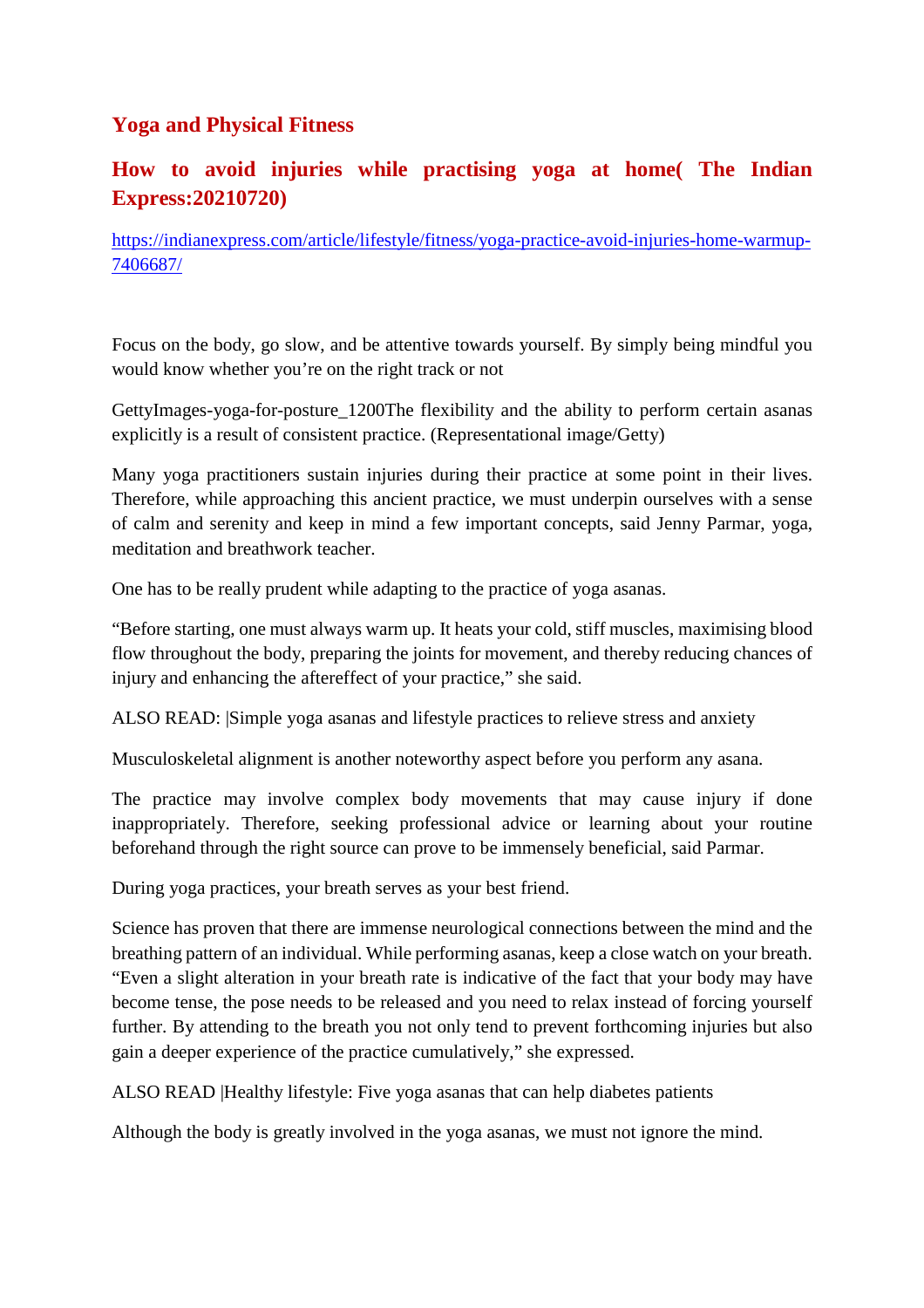Throughout the process, you ought to be mindful of every movement of your body. A rhythm must exist between the mind and the body resulting in an alignment with the universe altogether. Focus on the body, go slow, and be attentive towards yourself. By simply being mindful you would know whether you're on the right track or not. Also, keep in mind that yoga is a spiritual experience, she mentioned.

Therefore proceed with ease. It's okay if you go wrong; being judgmental or critical about yourself or getting offended about not being able to perform an asana merely taps you into a negative frame of mind, detouring you from the actual practice itself.

ALSO READ |21 ways yoga is beneficial for you

It is also essential to realise that flexibility and the ability to perform certain asanas explicitly is a result of consistent practice.

Understand that we must not get involved in competition and force ourselves into any posture. Instead, we must bear a serenity in our approach towards every asana and move from easy postures to the advanced ones progressively and with ease and awareness intact.

Make use of your resources!

It's absolutely fine to use supports like a pillow or a chair. After all, every asana needs to be performed comfortably. However, you must not get habituated to these helping hands and become independent over time. On the same lines, a calm surrounding promotes better performance in your practice.

"Before dissolving, my personal tip to you would be to perform every asana with deliberate slowness. Also, incorporate momentary breaks after performing every asana. This helps your body to relax, regain its equilibrium, and enables the body to rejuvenate, thereby preparing it for the next asana," she said.

### **Health above faith**

### **Health above faith: On cancellation of Kanwar Yatra (The Hindu: 20210720)**

https://www.thehindu.com/opinion/editorial/health-above-faith-on-cancellation-of-kanwaryatra/article35414889.ece

SC lays down salutary principle that right to life must override religious sentiments

It does not require any higher wisdom to know that there is considera